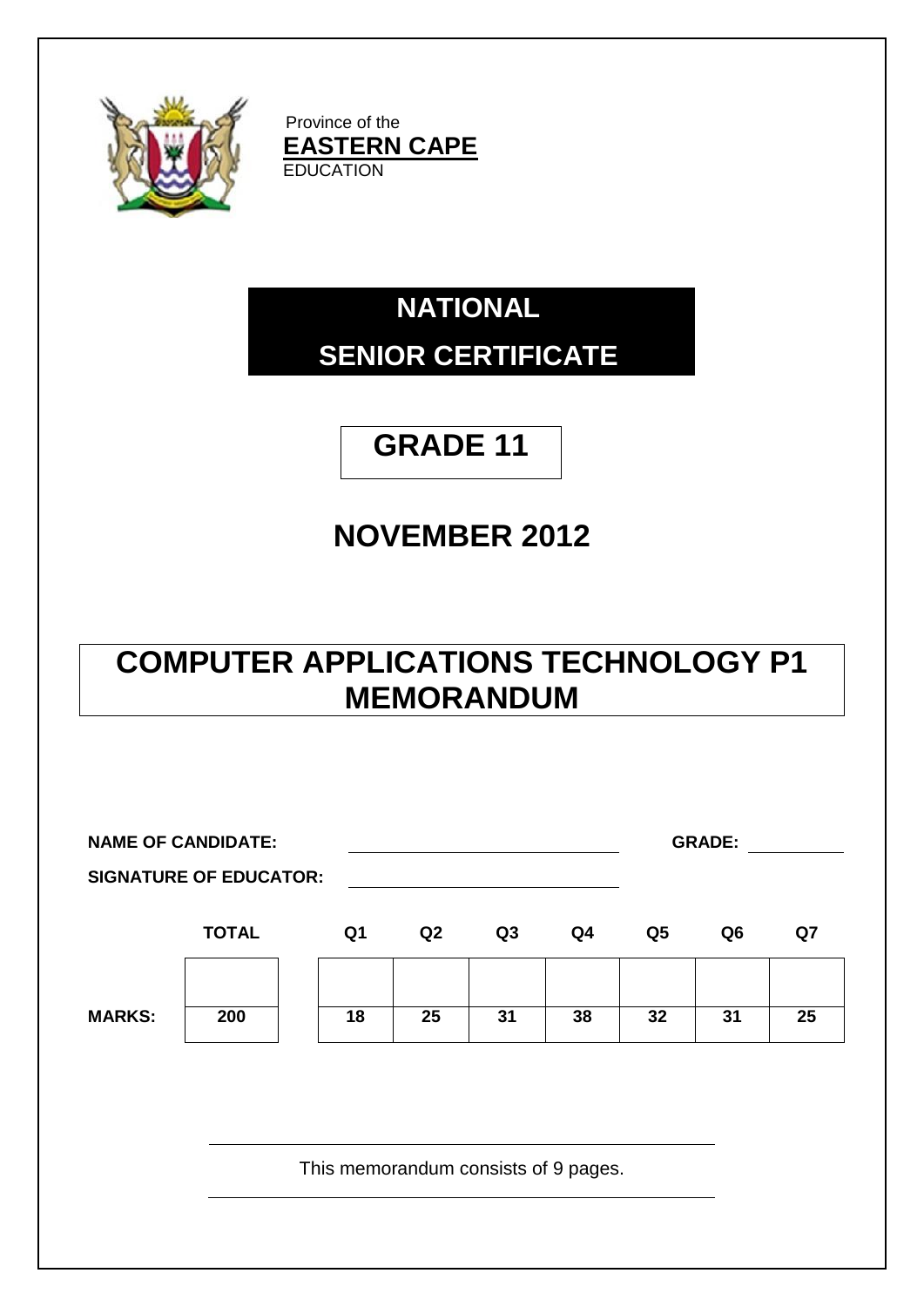**QUESTION 1 Folder: q1DATA File: q1AnswerSheet**

| No.                    | <b>Criteria</b>                                                                                                                     | Max.           | <b>Mark</b> |
|------------------------|-------------------------------------------------------------------------------------------------------------------------------------|----------------|-------------|
| Open the q1DATA folder |                                                                                                                                     |                |             |
| 1.1                    | The Subjects Code folder is moved to appear as a<br>$\bullet$<br>subfolder of Census 2012 folder√                                   |                |             |
| 1.2                    | A subfolder Students is created in the Purpose folder<br>$\bullet$                                                                  | 1              |             |
| 1.3                    | The image file <b>Netball</b> in the subfolder <b>Netball</b> (that appears<br>$\bullet$<br>in the Sports folder) has been deleted√ |                |             |
| 1.4                    | The presentation file called Census Presentation is<br>$\bullet$<br>compressed and appears in the $q1DATA$ folder $\checkmark$      | 1              |             |
| 1.5                    | The learner's name appears as Author for the file Rules $\checkmark$<br>$\bullet$                                                   | 1              |             |
| 1.6                    | A password has been added to the file Presentation                                                                                  | $\overline{2}$ |             |
|                        | The file cannot be opened without the password $22x2$                                                                               |                |             |
| 1.7                    | The file imageCAY is copied to Background folder√<br>$\bullet$                                                                      | 1              |             |
| 1.8                    | A Shortcut to the Access file is created√ and<br>$\bullet$<br>appears in the Transport folder√                                      | $\overline{2}$ |             |
| 1.9                    | A Rich Text File has been created $\checkmark$ and it<br>$\bullet$                                                                  | $\overline{2}$ |             |
|                        | is saved as School.rtf in the q1DATA folder√                                                                                        |                |             |
| 1.10                   | The folder Transport is renamed to Mode of Transport                                                                                | 1              |             |
|                        | Open the q1AnswerSheet file                                                                                                         |                |             |
| 1.11                   | 1.11.1<br>Words: $288<$                                                                                                             | 1              |             |
|                        | 1.11.2<br>Files sorted by Name in descending order√<br>$\bullet$                                                                    | 4              |             |
|                        | Only the Date Modified and Name fields appear√                                                                                      |                |             |
|                        | Date Modified appears before Name<br>$\bullet$                                                                                      |                |             |
|                        | Screen shot pasted in the q1AnswerSheet file√                                                                                       |                |             |
|                        |                                                                                                                                     | $[18]$         |             |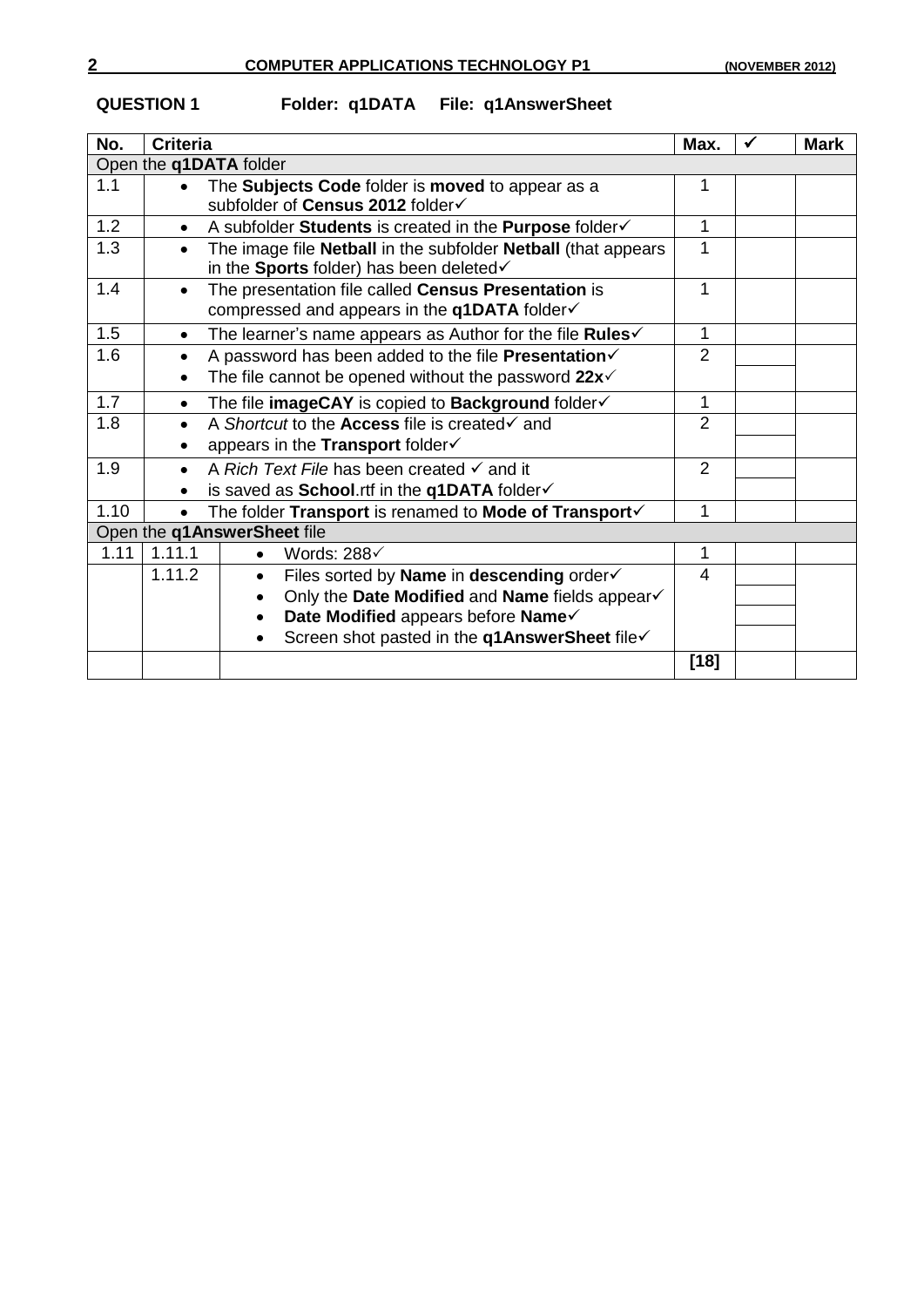### **QUESTION 2 File: q2CensusAtSchool**

| No.  | <b>Criteria</b>                                                                                                                     | Max.           | ✓      | <b>Mark</b> |  |  |  |
|------|-------------------------------------------------------------------------------------------------------------------------------------|----------------|--------|-------------|--|--|--|
|      | Open the file q2CensusAtSchool                                                                                                      |                |        |             |  |  |  |
| 2.1  | Entire document: Justified<br>$\bullet$                                                                                             | 1              |        |             |  |  |  |
| 2.2  | Main heading "CensusAtSchool" formatted as follow:                                                                                  | $\overline{2}$ |        |             |  |  |  |
|      | Font size 27 pt√<br>$\bullet$                                                                                                       |                |        |             |  |  |  |
|      | Outline effect applied√<br>$\bullet$                                                                                                |                |        |             |  |  |  |
| 2.3  | Image Logo Census@school inserted√<br>$\bullet$                                                                                     | 3              |        |             |  |  |  |
|      | The image appears behind the heading $\checkmark$<br>$\bullet$                                                                      |                |        |             |  |  |  |
|      | The image has been changed to washout√<br>$\bullet$                                                                                 |                |        |             |  |  |  |
| 2.4  | Left and Right margins changed to 3 $cm\checkmark$ and<br>$\bullet$                                                                 | $\overline{2}$ |        |             |  |  |  |
|      | Top and Bottom margins changed to 2 cm√<br>$\bullet$                                                                                |                |        |             |  |  |  |
| 2.5  | Paper size is A4√ and<br>$\bullet$                                                                                                  | $\overline{2}$ |        |             |  |  |  |
|      | Page Orientation is Portrait√                                                                                                       |                |        |             |  |  |  |
| 2.6  | Picture of foot:                                                                                                                    | 3              |        |             |  |  |  |
|      | resized to 60% of original Height√ and                                                                                              |                |        |             |  |  |  |
|      | rotated 90°√<br>$\bullet$                                                                                                           |                |        |             |  |  |  |
|      | rotated left√<br>$\bullet$                                                                                                          |                |        |             |  |  |  |
| 2.7  | First paragraph edited as follows:                                                                                                  | 4              |        |             |  |  |  |
|      | Indented 2 cm on the left and right hand sidev                                                                                      |                |        |             |  |  |  |
|      | 18 pt line spacing√<br>$\bullet$                                                                                                    |                |        |             |  |  |  |
|      | Drop Cap effect added to the letter I√                                                                                              |                |        |             |  |  |  |
|      | Drop Cap runs over 4 lines√                                                                                                         |                |        |             |  |  |  |
| 2.8  | Paragraph spacing for entire document set as follows:                                                                               | 2              |        |             |  |  |  |
|      | Before: 3 pt√                                                                                                                       |                |        |             |  |  |  |
|      | After: 12 pt√<br>$\bullet$                                                                                                          |                |        |             |  |  |  |
| 2.9  | Bullets inserted to the paragraph under the heading<br>$\bullet$                                                                    | 3              |        |             |  |  |  |
|      | "Method"√                                                                                                                           |                |        |             |  |  |  |
|      | The bullets are red√<br>$\bullet$                                                                                                   |                |        |             |  |  |  |
|      | Wingdings 231 $\leftarrow$ was used as bullets $\checkmark$<br>$\bullet$                                                            |                |        |             |  |  |  |
| 2.10 | Page break inserted so that "Interpreting questions"<br>$\bullet$                                                                   | 1              |        |             |  |  |  |
|      | appears on a separate page√                                                                                                         |                |        |             |  |  |  |
| 2.11 | Section Breaks inserted√                                                                                                            | $\overline{2}$ |        |             |  |  |  |
|      | Second last page appears in Landscape orientation√ (Give this<br>mark only if the rest of the document is in Portrait orientation.) |                |        |             |  |  |  |
|      |                                                                                                                                     |                |        |             |  |  |  |
|      |                                                                                                                                     |                | $[25]$ |             |  |  |  |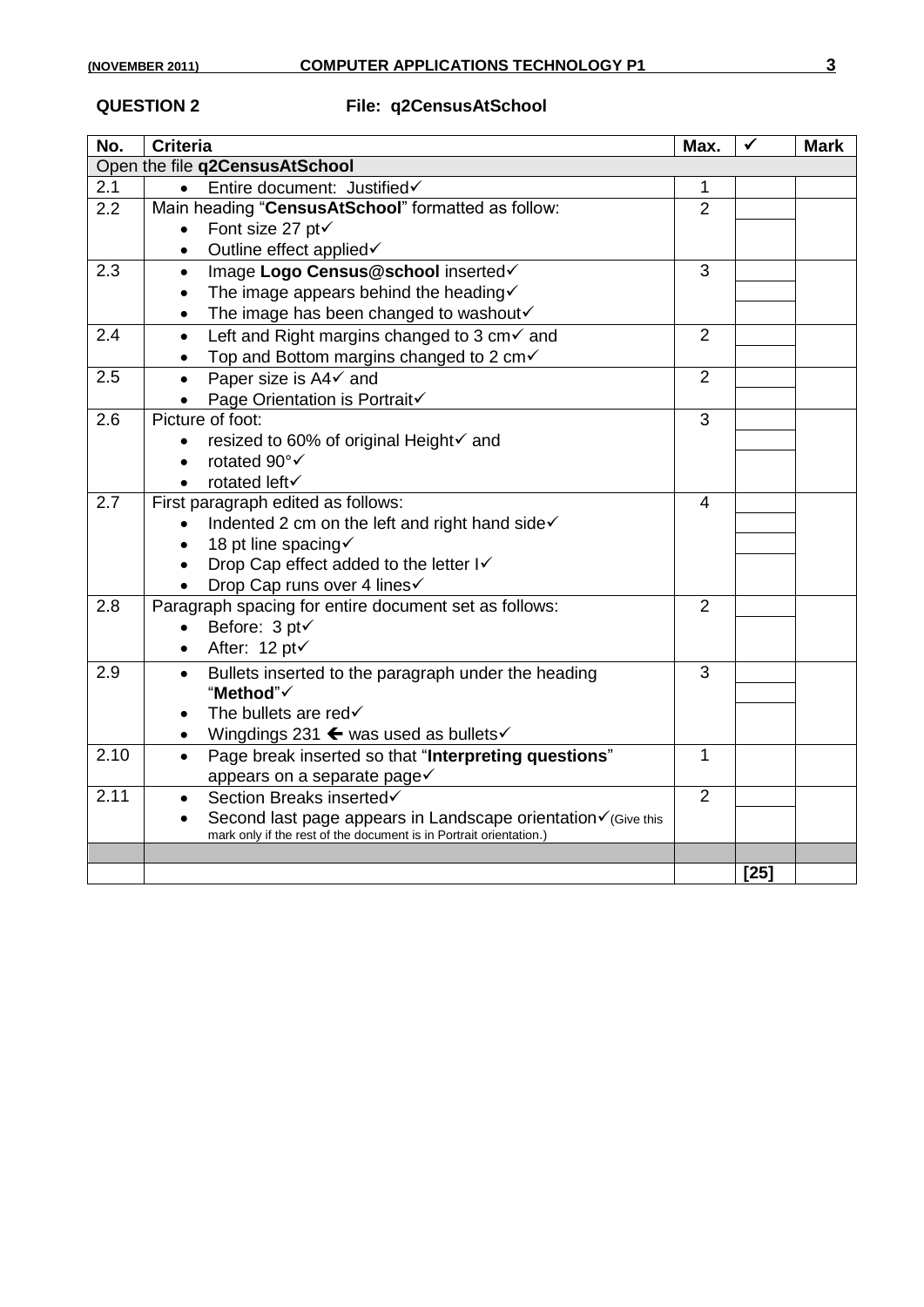## **QUESTION 3 File: q3Population**

| No. | <b>Criteria</b>                                                        | Max.           | ✓ | <b>Mark</b> |
|-----|------------------------------------------------------------------------|----------------|---|-------------|
|     | Open the file q3Population                                             |                |   |             |
| 3.1 | Language English(South Africa)√                                        | 1              |   |             |
| 3.2 | Spelling errors checked√<br>$\bullet$                                  | $\overline{2}$ |   |             |
|     | • All 3 errors corrected                                               |                |   |             |
| 3.3 | Main Heading changed as follows:                                       | $\overline{5}$ |   |             |
|     | Border applied to text (placed around the main heading of              |                |   |             |
|     | the document)                                                          |                |   |             |
|     | The border has a shadow<br>$\bullet$                                   |                |   |             |
|     | The border line is 21/4 pt thick $\checkmark$<br>$\bullet$             |                |   |             |
|     | The border is a dotted line√<br>$\bullet$                              |                |   |             |
|     | The heading has yellow background shading<br>$\bullet$                 |                |   |             |
| 3.4 | All occurrences of the word "HIV" changed√<br>$\bullet$                | $\overline{2}$ |   |             |
|     | to a green highlight√<br>$\bullet$                                     |                |   |             |
| 3.5 | Two columns inserted using correct text√<br>$\bullet$                  | $\overline{4}$ |   |             |
|     | Column line inserted between the columns√                              |                |   |             |
|     | Space between columns 2 cm√                                            |                |   |             |
|     | Column break inserted so that heading 3 appears on the                 |                |   |             |
|     | right√                                                                 |                |   |             |
| 3.6 | Cells merged as indicated√<br>$\bullet$                                |                |   |             |
|     | Content centred horizontally and vertically in the table√<br>$\bullet$ |                |   |             |
|     | Two rows at the bottom of the table deleted√<br>$\bullet$              |                |   |             |
|     | Correct content sorted in descending order√<br>$\bullet$               |                |   |             |
|     | Borders added as indicated√<br>$\bullet$                               | 9              |   |             |
|     | Shading added√<br>$\bullet$                                            |                |   |             |
|     | Text direction changed√<br>$\bullet$                                   |                |   |             |
|     | First column is exactly 3 cm<br>$\bullet$                              |                |   |             |
|     | Formula used to calculate the total: $=sum(above)$ $\checkmark$        |                |   |             |
| 3.7 | Date inserted at the end of the of the document√<br>$\bullet$          | 3              |   |             |
|     | Date format: YYYY-MM-DD√<br>$\bullet$                                  |                |   |             |
|     | Date set to update automatically√<br>$\bullet$                         |                |   |             |
| 3.8 | Watermark: Census added<br>$\bullet$                                   | 3              |   |             |
|     | Watermark: Font type Arial√<br>$\bullet$                               |                |   |             |
|     | Watermark: Font size 38 pt√<br>$\bullet$                               |                |   |             |
| 3.9 | Text converted to table (must not include comma) √<br>$\bullet$        | $\overline{2}$ |   |             |
|     | The correct text converted                                             |                |   |             |
|     |                                                                        | $[31]$         |   |             |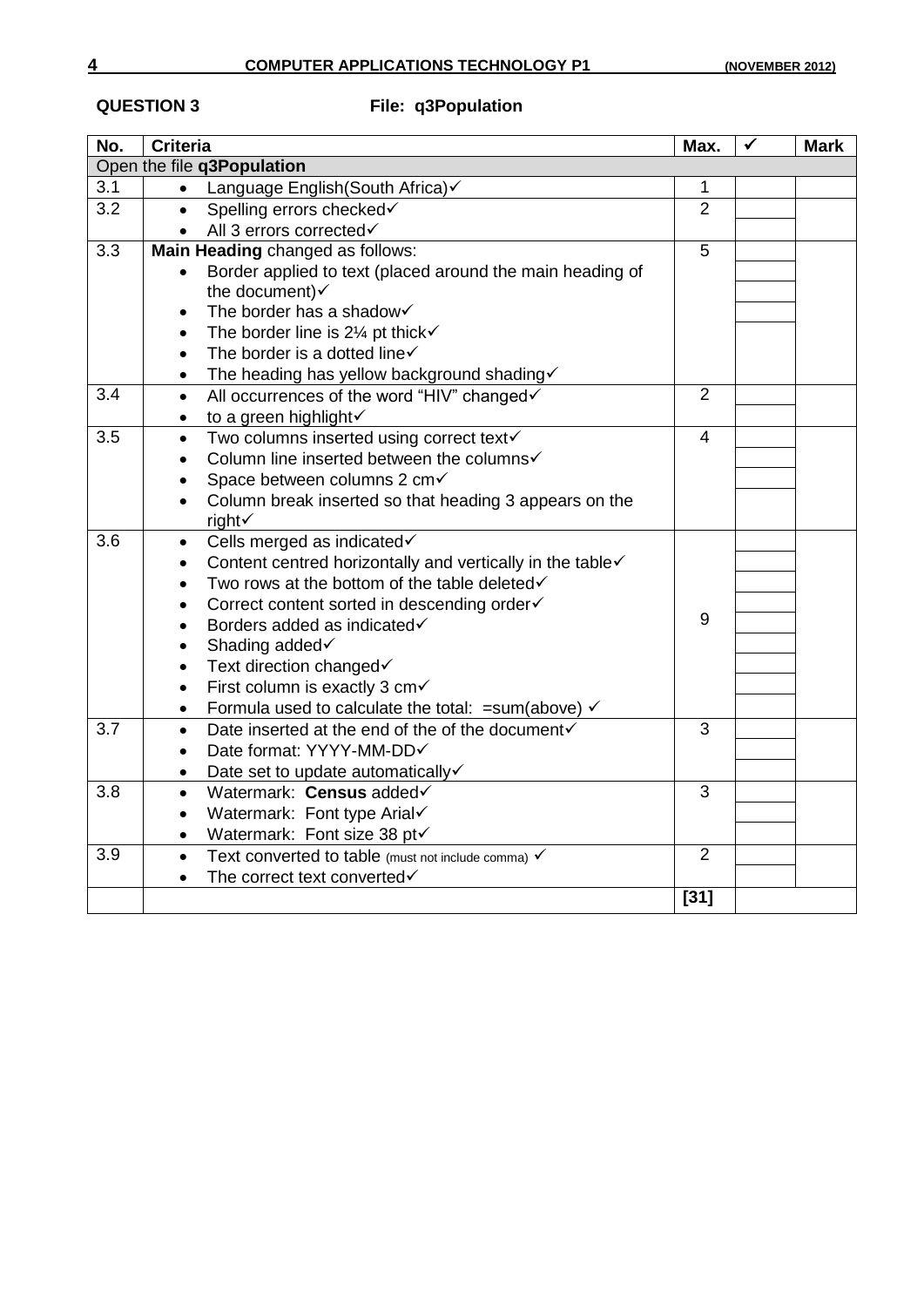### **QUESTION 4 File: q4Favourite Subjects**

| No.  | <b>Criteria</b>                                                                                                        | Max.                     | ✓ | <b>Mark</b> |
|------|------------------------------------------------------------------------------------------------------------------------|--------------------------|---|-------------|
|      | Open the file q4Favourite Subjects                                                                                     |                          |   |             |
| 4.1  | Cells A1:G1 merged√<br>$\bullet$                                                                                       | 2                        |   |             |
|      | Text centred vertically and horizontally√<br>$\bullet$                                                                 |                          |   |             |
| 4.2  | Font size of the heading in <b>Row 1</b> is 14 pt $\checkmark$<br>$\bullet$                                            | 3                        |   |             |
|      | Green border in Row 1√<br>$\bullet$                                                                                    |                          |   |             |
|      | Borders above and below the merged cell                                                                                |                          |   |             |
| 4.3  | Row 3:                                                                                                                 | $\overline{2}$           |   |             |
|      | Alignment 45°√<br>$\bullet$                                                                                            |                          |   |             |
|      | Headings wrapped√                                                                                                      |                          |   |             |
| 4.4  | Row 3: Borders added V<br>$\bullet$                                                                                    | 1                        |   |             |
| 4.5  | Data on the worksheet must be clearly visible v<br>$\bullet$                                                           | 1                        |   |             |
| 4.6  | Cell A2: = $TODAY()$<br>$\bullet$                                                                                      | 1                        |   |             |
| 4.7  | Delete Sheet 2 $\checkmark$<br>$\bullet$                                                                               | 1                        |   |             |
| 4.8  | Rename Sheet 1 to "Subjects"√<br>٠                                                                                     | $\overline{2}$           |   |             |
|      | Tab colour changed to blue√                                                                                            |                          |   |             |
| 4.9  | Page Orientation of Subjects worksheet changed to<br>$\bullet$                                                         | 1                        |   |             |
|      | Landscape√                                                                                                             |                          |   |             |
| 4.10 | Cell F4: $=B4+D4$                                                                                                      | 3                        |   |             |
|      | Correct cells used√                                                                                                    |                          |   |             |
|      | Correct calculation√<br>$\bullet$                                                                                      |                          |   |             |
|      | Formula filled down for all the remaining subjects√                                                                    |                          |   |             |
| 4.11 | <b>Column F:</b>                                                                                                       | $\overline{\mathcal{L}}$ |   |             |
|      | <b>Conditional Formatting Rules Manager</b><br> ? X                                                                    |                          |   |             |
|      | Show formatting rules for: Current Selection                                                                           |                          |   |             |
|      | X Delete Rule<br>b Edit Rule<br>٠<br>New Rule<br>合<br>Stop If True                                                     |                          |   |             |
|      | Rule (applied in order shown)<br>Format<br>Applies to<br>匧<br>⊽<br>AaBbCcYyZz<br>=\$F\$4:\$F\$12<br>Cell Value $<$ 100 |                          |   |             |
|      | ⊽                                                                                                                      |                          |   |             |
|      | 嶐<br>AaBbCcYyZz<br>=\$F\$4:\$F\$12<br>Cell Value $> 150$                                                               |                          |   |             |
|      |                                                                                                                        |                          |   |             |
|      | Conditional Formatting used√                                                                                           |                          |   |             |
|      | Condition: Greater than 150√                                                                                           |                          |   |             |
|      | Condition: Less than $100<$                                                                                            |                          |   |             |
| 4.12 | Format: Red and Green fill used correctly√<br>Column G: $=$ $F4$ / $$$ l $$3$                                          | $\overline{\mathcal{L}}$ |   |             |
|      | Correct cells used√<br>$\bullet$                                                                                       |                          |   |             |
|      | Correct calculation√                                                                                                   |                          |   |             |
|      | Absolute cell reference used√                                                                                          |                          |   |             |
|      | Cells formatted to show %√                                                                                             |                          |   |             |
| 4.13 | Row inserted above Row 22 $\checkmark$<br>$\bullet$                                                                    | 1                        |   |             |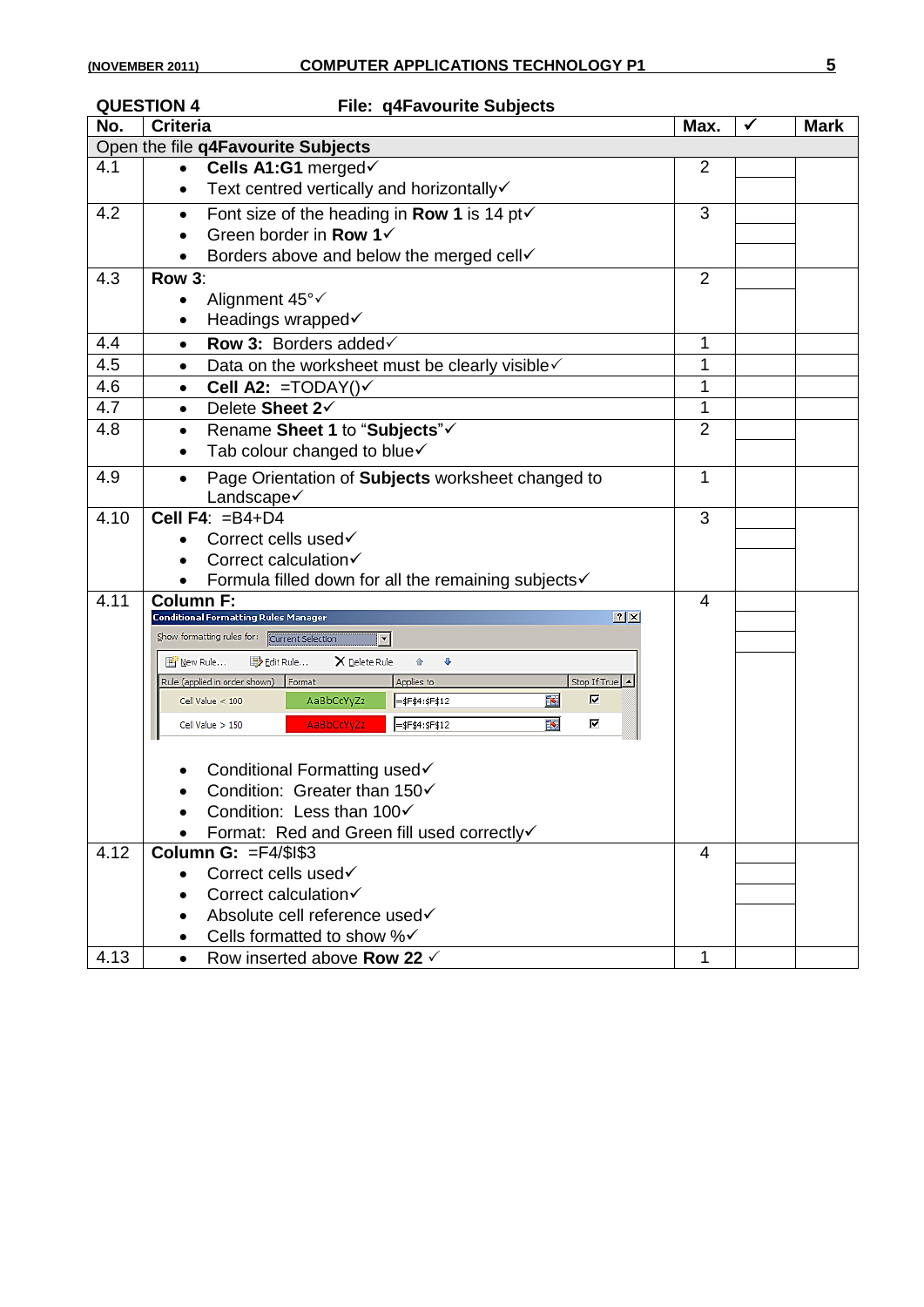### **6 COMPUTER APPLICATIONS TECHNOLOGY P1 (NOVEMBER 2012)**

| 4.14 | Sheet 3                                                                                                                    | 3              |  |
|------|----------------------------------------------------------------------------------------------------------------------------|----------------|--|
|      | Correct columns copied and pasted√<br>$\bullet$                                                                            |                |  |
|      | on Sheet 3 and transposed<br>$\bullet$                                                                                     |                |  |
|      | only values pasted√                                                                                                        |                |  |
|      | fx<br>117                                                                                                                  |                |  |
|      | G<br>H<br>D<br>B<br>р                                                                                                      |                |  |
|      | Languages Maths Life Oriantation Technology Arts & Culture Maths Maths Literacy Natural science Computer Applications Tech |                |  |
|      | 231.2 114.75<br>78.2<br>44.2<br>44.2<br>62.05<br>45.05<br>41.65<br>43.35                                                   |                |  |
|      |                                                                                                                            |                |  |
| 4.15 | 4.15.1                                                                                                                     | 4              |  |
|      | Cell B15: = ROUND(AVERAGE(B4:B12),0)<br><b>Round</b> function used√                                                        |                |  |
|      |                                                                                                                            |                |  |
|      | <b>Average function used√</b>                                                                                              |                |  |
|      | Correct cell reference√                                                                                                    |                |  |
|      | Rounded to correct unit√                                                                                                   |                |  |
|      | 4.15.2<br>Cell B16: $=MAX(D4:D12)$                                                                                         | $\overline{2}$ |  |
|      | Max function used $\checkmark$                                                                                             |                |  |
|      | Correct cell reference√                                                                                                    |                |  |
|      | 4.15.3<br><b>Cell B18: = LARGE (F4:F12,2)</b>                                                                              | 3              |  |
|      | Large function used $\checkmark$                                                                                           |                |  |
|      | Correct cell reference√                                                                                                    |                |  |
|      | Correct number (2) indicated√                                                                                              |                |  |
|      |                                                                                                                            | ่ 38]          |  |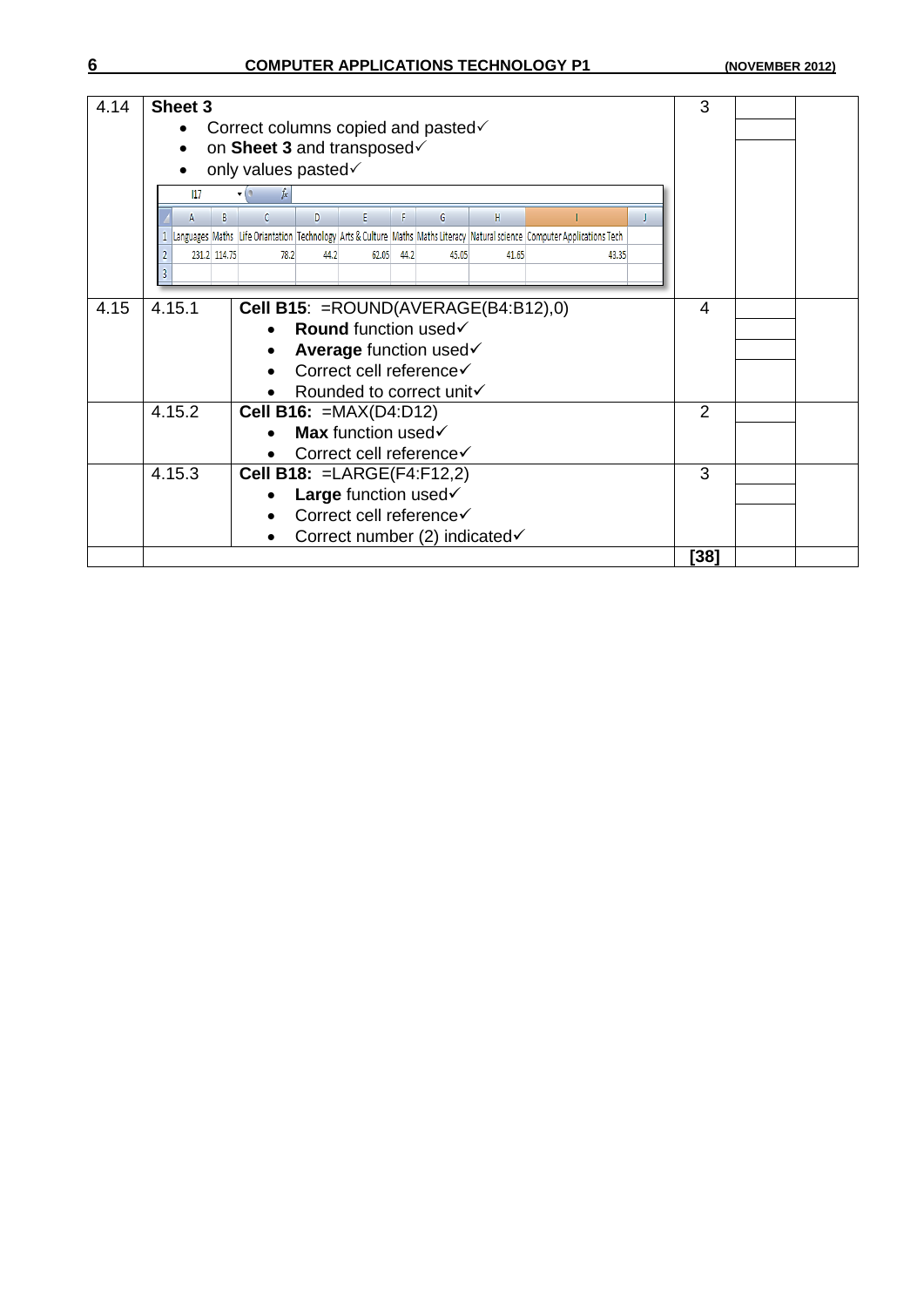### **QUESTION 5 File: q5Samples**

| No.  | <b>Criteria</b> |                                                                                      | Max.           | $\checkmark$ | <b>Mark</b> |
|------|-----------------|--------------------------------------------------------------------------------------|----------------|--------------|-------------|
|      |                 | Work in the School worksheet                                                         |                |              |             |
| 5.1  | 5.1.1           | <b>Row 1: Height changed to 40√</b><br>$\bullet$                                     | $\mathbf{1}$   |              |             |
|      | 5.1.2           | WordArt heading "Census At Schools" added to the                                     | 3              |              |             |
|      |                 | left hand side of the top row√                                                       |                |              |             |
|      |                 | Font type Arial Narrow                                                               |                |              |             |
|      |                 | Font size 16 pt√<br>$\bullet$                                                        |                |              |             |
| 5.2  | $\bullet$       | Cell A4 shaded blue                                                                  | $\mathbf{1}$   |              |             |
| 5.3  |                 | Picture moved to Cell A3√                                                            | $\overline{2}$ |              |             |
|      |                 | Picture resized so that it is the exact size of the cell√                            |                |              |             |
| 5.4  |                 | Column G: $=IF(F7>=250," Large", "Small")$                                           | 3              |              |             |
|      |                 | OR                                                                                   |                |              |             |
|      |                 | $=$ IF(F7<250, "Small", "Large")                                                     |                |              |             |
|      |                 | $IF$ (F7 $\checkmark$                                                                |                |              |             |
|      |                 | $>=250, √$                                                                           |                |              |             |
| 5.5  |                 | "Large","Small")<br>Cell B17: = COUNTA(A7:A15)                                       | $\overline{2}$ |              |             |
|      |                 | $=$ COUNTA $\checkmark$                                                              |                |              |             |
|      | $\bullet$       | (A7:A15) ✔                                                                           |                |              |             |
| 5.6  |                 | Cell B18: = COUNTBLANK(B7:E15)                                                       | $\overline{2}$ |              |             |
|      |                 | <b>OR</b>                                                                            |                |              |             |
|      |                 | $=$ COUNTIF(B7:E15, "")                                                              |                |              |             |
|      |                 | $=$ COUNTBLANK $\checkmark$                                                          |                |              |             |
|      |                 | B7: E15                                                                              |                |              |             |
| 5.7  |                 | Cell B19: = COUNTIF(G7:G15,"Small")                                                  | 3              |              |             |
|      |                 | $=$ COUNTIF $\checkmark$                                                             |                |              |             |
|      |                 | (G7:G15, $√$                                                                         |                |              |             |
|      | $\bullet$       | "Small")√                                                                            |                |              |             |
| 5.8  | $\bullet$       | Correct data sorted                                                                  | $\overline{2}$ |              |             |
|      |                 | in descending order according to Column $F\checkmark$                                |                |              |             |
| 5.9  | $\bullet$       | Column Chart is created√                                                             | 2              |              |             |
|      |                 | Using correct data√                                                                  | $\mathbf{1}$   |              |             |
|      | 5.9.1           | Chart Title: "Distribution of School" √<br>$\bullet$                                 | $\overline{2}$ |              |             |
|      | 5.9.2           | The Axis Title for the (Y-axis) is <b>Numbers</b> $\checkmark$<br>$\bullet$          |                |              |             |
|      | 5.9.3           | The Axis Title for the (X-axis) is Provinces√<br>The legend is removed√<br>$\bullet$ | $\mathbf{1}$   |              |             |
|      |                 |                                                                                      | 1              |              |             |
|      | 5.9.4<br>5.9.5  | Text on Horizontal axis rotated 90°√<br>$\bullet$<br>Data Labels added√              | 3              |              |             |
|      |                 | Data Labels appear in the centre of the Series√                                      |                |              |             |
|      |                 | Font colour white v                                                                  |                |              |             |
|      | 5.9.6           |                                                                                      | 2              |              |             |
|      |                 | Data Series filled with gradient√                                                    |                |              |             |
| 5.10 |                 | Correct gradient used: "Late Sunset" v<br>Chart saved in a new worksheet√            | $\mathbf{1}$   |              |             |
|      |                 |                                                                                      | $[32]$         |              |             |
|      |                 |                                                                                      |                |              |             |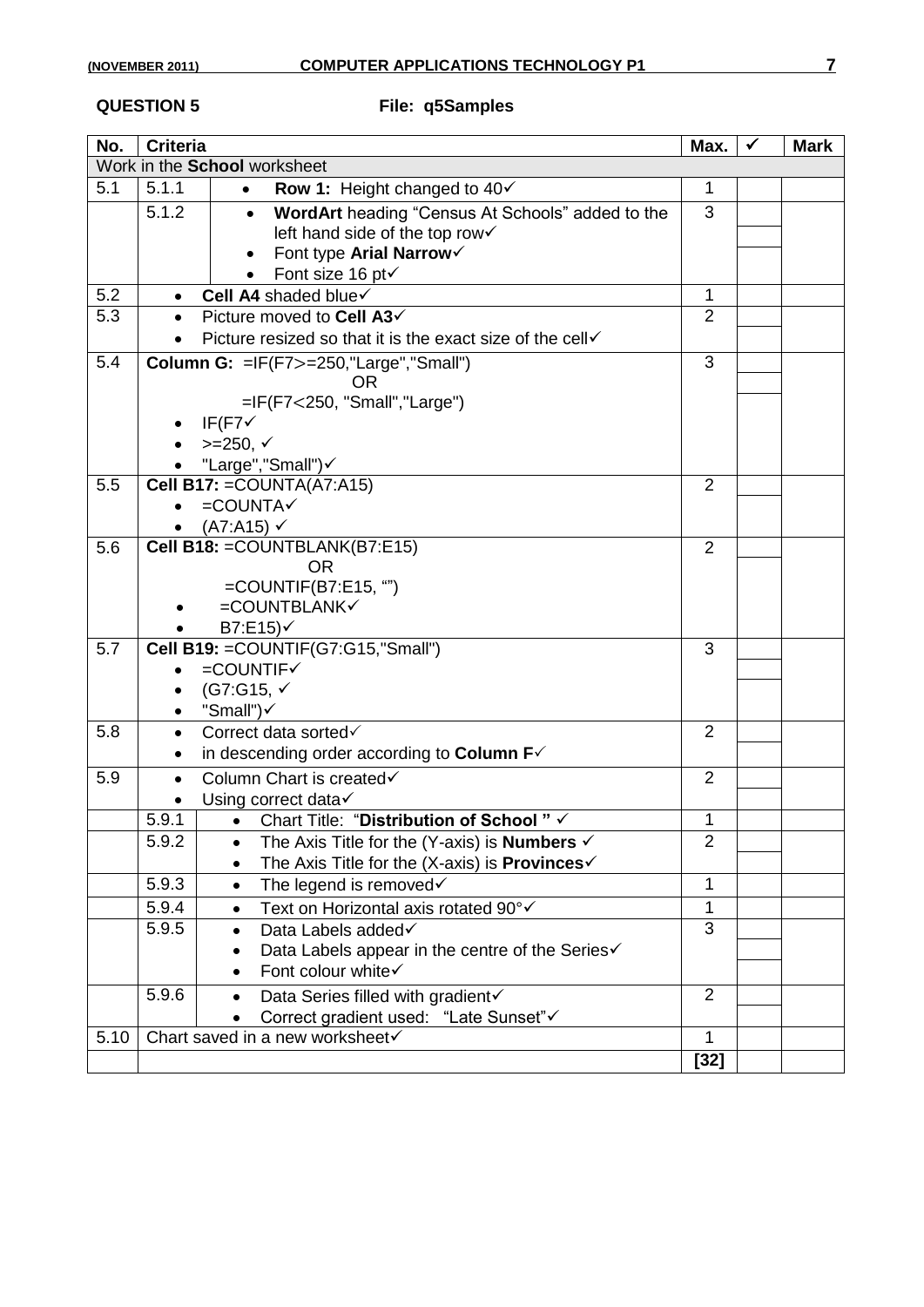## **QUESTION 6 File: q6Learners**

| No.  | <b>Criteria</b>                                      |                                                                                                                      | <b>Max</b>     | ✔ | <b>Mark</b> |  |  |
|------|------------------------------------------------------|----------------------------------------------------------------------------------------------------------------------|----------------|---|-------------|--|--|
|      |                                                      | Open the table Subjects                                                                                              |                |   |             |  |  |
| 6.1  | $\bullet$                                            | Firstname field changed to Text√                                                                                     | $\overline{2}$ |   |             |  |  |
|      | $\bullet$                                            | Firstname and Surname field sizes changed to 15 and                                                                  |                |   |             |  |  |
|      |                                                      | 25 <sub>1</sub>                                                                                                      |                |   |             |  |  |
| 6.2  |                                                      | Record for Peter Marhala in 10E deleted√                                                                             | 1              |   |             |  |  |
| 6.3  | $\bullet$                                            | Field added and placed after the Surname field√                                                                      | $\overline{4}$ |   |             |  |  |
|      |                                                      | Field Name: Age√                                                                                                     |                |   |             |  |  |
|      | $\bullet$                                            | Data Type: Date/Time                                                                                                 |                |   |             |  |  |
|      |                                                      | Format: Long Date                                                                                                    |                |   |             |  |  |
| 6.4  |                                                      | Data entered as shown√                                                                                               | $\overline{2}$ |   |             |  |  |
|      |                                                      | No errors in data√                                                                                                   |                |   |             |  |  |
|      |                                                      | Subject4 - Subject5 - Subject6 -<br>v Subject1 v Subject2 v<br>Subject3 ·<br>Firstname • Surname •<br>Age v<br>Class |                |   |             |  |  |
|      |                                                      |                                                                                                                      |                |   |             |  |  |
|      | Khanya                                               | Mathematics Visual Arts<br>Zwelibanzi<br><b>English</b><br>Adrikaans<br>12E<br>ſ<br>CAT                              |                |   |             |  |  |
| 6.5  |                                                      | Table sorted according to the Surname field                                                                          | $\overline{2}$ |   |             |  |  |
|      |                                                      | Sorted in descending order √                                                                                         |                |   |             |  |  |
| 6.6  |                                                      | Only vertical gridlines show√                                                                                        | 1              |   |             |  |  |
|      |                                                      | Open the query CAT Learners                                                                                          |                |   |             |  |  |
| 6.7  |                                                      | Query saved as CAT Learners√                                                                                         | 3              |   |             |  |  |
|      |                                                      | Criteria for Subject 6 field: "CAT"√                                                                                 |                |   |             |  |  |
|      | Only fields showing: ID, Firstname, Surname, Class √ |                                                                                                                      |                |   |             |  |  |
|      | Open the query Maths                                 |                                                                                                                      |                |   |             |  |  |
| 6.8  |                                                      | Criteria for Class field: "12 E"√                                                                                    | 3              |   |             |  |  |
|      |                                                      | Criteria for Subject 2 field: "Mathematics" v (all criteria on same<br>line)                                         |                |   |             |  |  |
|      |                                                      | Sorted according to the Surname field√                                                                               |                |   |             |  |  |
|      |                                                      | Open the form Subjects                                                                                               |                |   |             |  |  |
| 6.9  | $\bullet$                                            | Form created by using all fields√                                                                                    | 4              |   |             |  |  |
|      |                                                      | Justified layout                                                                                                     |                |   |             |  |  |
|      |                                                      | Date inserted in the Form Footer√                                                                                    |                |   |             |  |  |
|      |                                                      | Date inserted as a function: $=$ Date() and in a Text Box $\checkmark$                                               |                |   |             |  |  |
|      |                                                      | Open the report 2012Subjects                                                                                         |                |   |             |  |  |
| 6.10 | 6.10.1                                               | Learner name added to the Report Footer in a                                                                         | 1              |   |             |  |  |
|      |                                                      | $Label \checkmark$                                                                                                   |                |   |             |  |  |
|      | 6.10.2                                               | Heading in the Report Header reads:<br>"2012"<br>$\bullet$                                                           | $\overline{3}$ |   |             |  |  |
|      |                                                      | Census"√                                                                                                             |                |   |             |  |  |
|      |                                                      | Font colour of the heading is blue√                                                                                  |                |   |             |  |  |
|      | 6.10.3                                               | Heading centred in the Header of the Report√<br>Report grouped according to the Class field√<br>$\bullet$            | 1              |   |             |  |  |
|      | 6.10.4                                               | Function added to the Class Footer√                                                                                  | 4              |   |             |  |  |
|      |                                                      | $=$ Count $\checkmark$                                                                                               |                |   |             |  |  |
|      |                                                      | (*)√ OR ([Surname]) etc.                                                                                             |                |   |             |  |  |
|      |                                                      | Label for the function reads: "Number of                                                                             |                |   |             |  |  |
|      |                                                      | students"√                                                                                                           |                |   |             |  |  |
|      |                                                      |                                                                                                                      |                |   |             |  |  |
|      |                                                      |                                                                                                                      | $[31]$         |   |             |  |  |